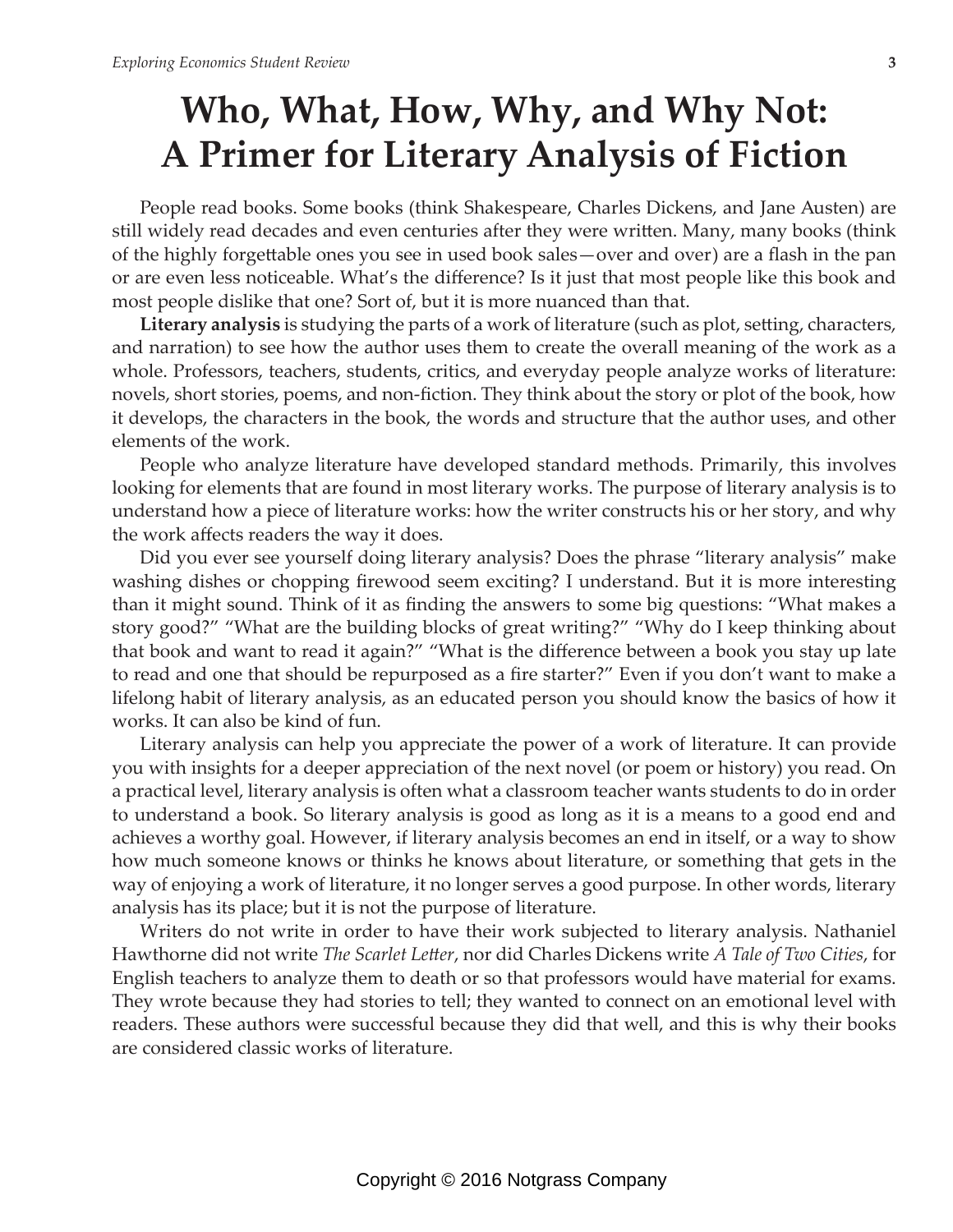Here are some standard elements of literary analysis.

### Plot

The **plot** is the story of a piece of **fiction**. Fiction is a work of imagined narrated prose, usually either a novel or a short story. The plot is what happens to make it a story.

Gustav Freytag was a nineteenth-century German novelist who found a typical pattern of plot development in Greek and Shakespearean dramas. The same pattern is found in most fictional literature. Freytag depicted it as a pyramid.



The examples below refer to *The Lion, the Witch, and the Wardrobe*.

**Exposition***: laying out the situation and background, introducing the characters. (Within this element will often be a* **narrative hook***, an event or description that gets you interested in the story and wanting to read more.)* Four children come to stay in a professor's country home. The narrative hook is when Lucy finds a magic wardrobe in a back room and visits Narnia: what will happen next?

#### **Inciting incident***:* something that gets the story moving.

*Lucy meets the faun, who expresses inner conflict over what he is doing.*

**Rising action**: building drama; each significant event is called a complication.

- *All four children go to Narnia, they meet the Beavers, Edmund betrays his siblings to the White Witch, and so forth.*
- **Climax**: the single key event or turning point; the moment of greatest tension. Aslan sacrifices his life on behalf of Edmund.
- **Falling action**: events that occur as a result of the climax.
	- The good and evil creatures in Narnia have a battle.
- **Resolution**: the event in which the main issue is resolved.

Aslan's side wins. The four children are established as kings and queens.

**Denouement** (day-new-maw): the finishing out and tying up of the details of the story.

The four children grow up, rule Narnia, and then return to their own world.

Freytag's Pyramid is only a typical plot development. It accurately describes the plots of many pieces of fiction, but there are many variations and exceptions. Writers do not necessarily write to the Freytag Pyramid. Don't try to force a work into the pyramid if it doesn't seem to fit. In addition, people will sometimes have different ideas about what is the narrative hook, inciting incident, resolution, or even the climax in a really dramatic story.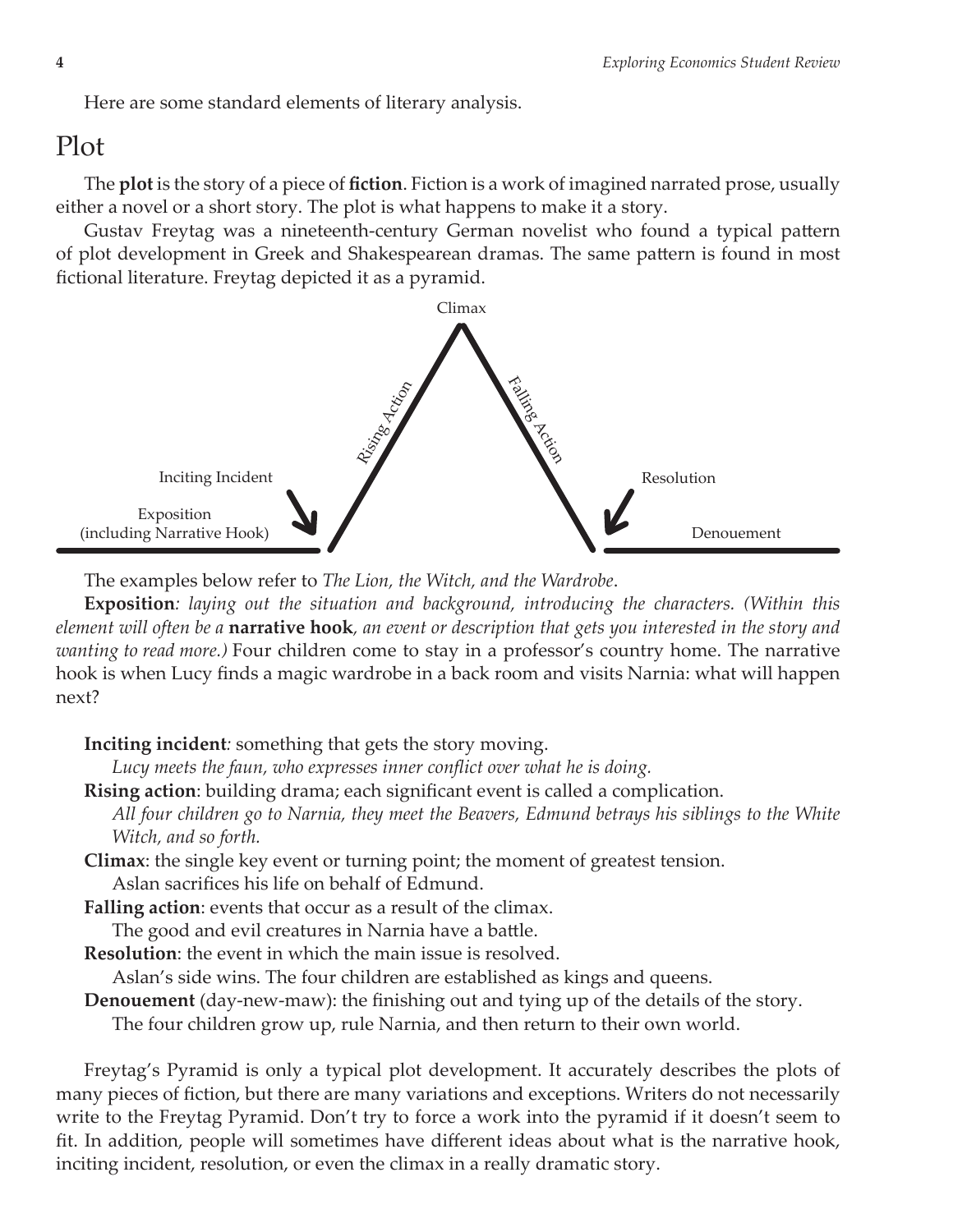The key question to ask about the plot of a piece of literature is, "What is the **conflict**?" What is the issue that the main character needs to resolve? Is it conflict within himself, perhaps between what he wants and what he actually has? Is it a conflict between himself and another character, or between himself and the expectations of others? Is it the conflict of wanting to reach a goal but being unable to do so? What keeps or moves the character out of stability and causes tension? The tension between Pip and Estella is one conflict in *Great Expectations*. The quest for the ring is a continuing conflict in *The Hobbit* and *The Lord of the Rings* trilogy. A skillful writer might have several lines of conflict in a work and interweave them into a gripping **narrative**. Conflict and struggle are how we grow as persons, so the conflict in a story is an important way for us to identify with the characters in the story.

The time, place, and social environment of a story is the **setting**. The plot unfolds in these surroundings. Is the story set among the working class of early nineteenth-century England, among fishermen of first-century Israel, among slaves in the southern United States just before the Civil War, or among homeschooling families of twenty-first century America? The setting will affect what characters know, their assumptions and aspirations, and how they act and speak. The geographical setting always impacts the development of the story: isolated mountain villagers will act and speak differently from urban dwellers. The rural and urban settings—and the conflict between them—in *Cry, the Beloved Country* are crucial to the story.

Another key element of the plot is the **structure** of the story, how it is told. A straight **chronological narrative** is simplest, but an author might want to use **flashbacks** (descriptions of events that happened earlier, out of chronological order) and **foreshadowings** (hints at things that will come later) to convey attributes of characters or particular feelings to the story.

**Archetypes** (ARK-eh-types) are typical or standard plot elements, such as a character on a quest, the pursuit of an elusive goal, the loss of innocence, or an initiation into a new situation. Many of the world's most famous works of literature include one or more of these elements because these situations make for a good story. Everyone goes through these times or has these dreams.

### Characters and Characterization

- The **characters** are the people in a story.
- The **protagonist** is the main character of the story (Jo in *Little Women*).
- The **antagonist** is the character who works against the protagonist and provides some degree of conflict (the White Witch in *The Lion, the Witch, and the Wardrobe*).
- The **confidant** is someone to whom a character reveals his thoughts and motives (Margaret plays this role for Bessy and Mr. Bell plays this role for Margaret in *North and South*).
- The mentor teaches another character about life (Marmee in *Little Women*).
- A **foil** is often a minor character who by being a contrast illuminates another character (for instance, the slick operator who serves to highlight the integrity of the protagonist).
- Other typical characters are the **hero** (Sir Percy Blakeney, the Scarlet Pimpernel), the **scapegoat** (Tom Robinson in *To Kill a Mockingbird*), and the **buddy pair** (Don Quixote and Sancho Panza).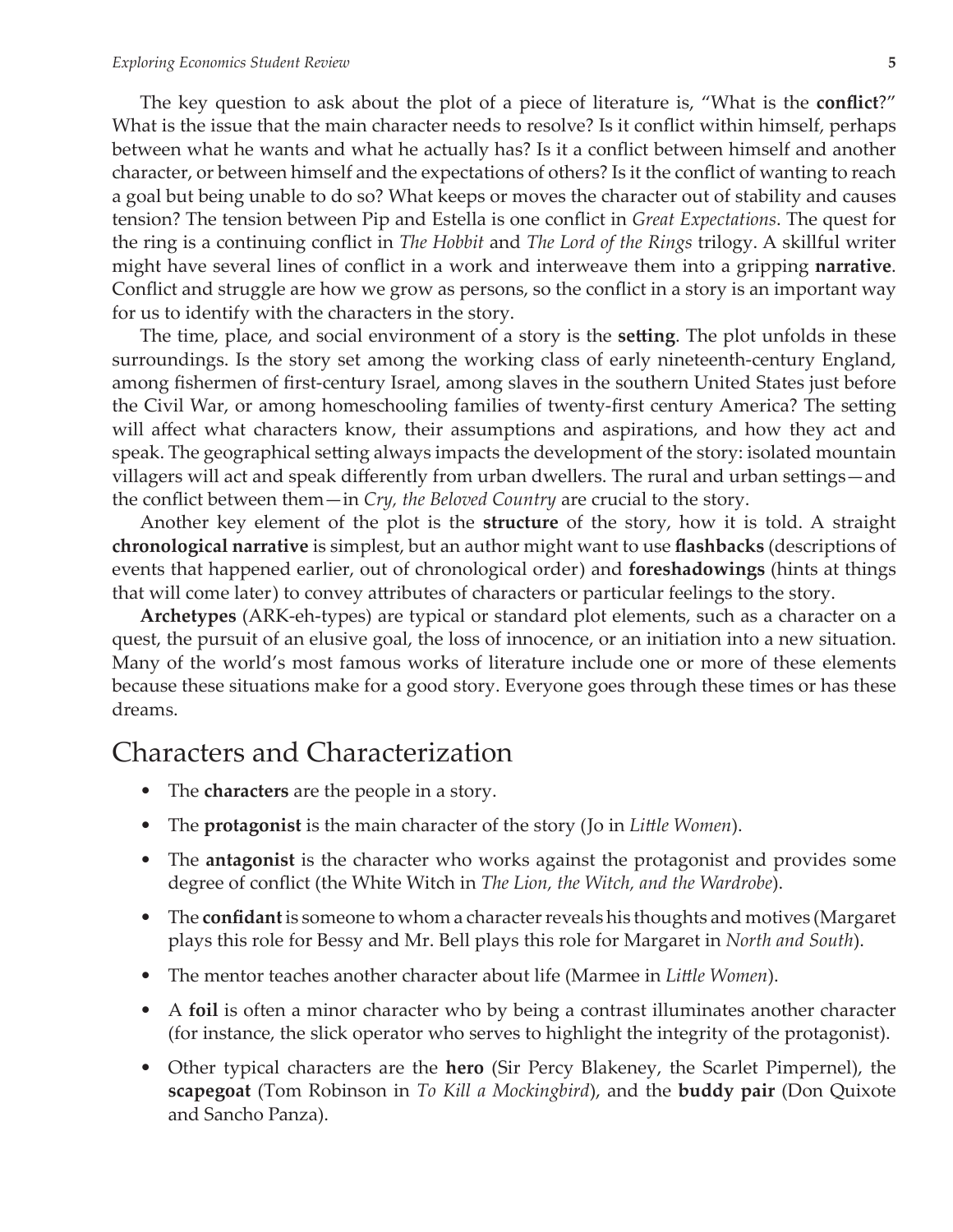• A **round character** is three-dimensional, one whose personality is well-developed and who has some internal struggles expressed. In other words, he is believable and realistic. David Copperfield is a round character. A **flat character** is not developed in the story (Jethro in *The Cat of Bubastes*). A **stock character** portrays a stereotypical role, such as the cruel stepmother in *Cinderella*, the slow and dimwitted policeman, or the unemotional accountant. A stock character might be round or flat. A **dynamic character** changes during the story (matures or regresses, as Margaret Hale does in *North and South*), while a **static character** does not change (Fanny in *North and South*). A good author uses each character to advance the story in some way, not just to clutter the pages.

**Characterization** is the way that the author reveals the nature and personality of the characters. This is how the author makes a character real. What do you learn about a character in the course of the story? How do you learn about him or her? The narrator might tell the reader about a character (**direct characterization**), or the author might reveal a character's attributes by what the character says or does (**indirect characterization**). Typical methods of indirect characterization include a character's actions and his effect on others, a character's dress and appearance, how he talks and what he says, and the thoughts he reveals. The author might convey information about a character through his interactions with others, by what others say about the character, or by discrepancies between the character's reputation and his real actions or between what he says and what he does. A narrator (and through the narrator the author) might express an evaluation of a character by comments he or she makes. If a character grows or changes, how does the author show this: insights that she gains, experiences that teach her lessons, or by demonstrating different ways of acting or speaking over the course of the story?

Conflict within a character or between characters can be distinct from conflict in the story. In *A Tale of Two Cities*, for example, the conflict between the Defarges and the other French revolutionaries on one hand and the French aristocracy on the other is different from the conflict within Sydney Carton himself. What does a character do about conflict? Does he try to escape it, does he repress it, or does he address it?

### Narrative

**The Narrator.** Who is telling the story? One key element of the narrative is the point of view of the narrator. The narrator might be **first person**, a character in the story. A first person narrator might be a major or a minor character in the story. The character David Copperfield is the first person narrator of the Charles Dickens novel by that name; the first-person narrator Ishmael in Moby Dick is a relatively minor character in that book. A narrator might be **third person**, one who is not a character in the story. The narrator might be **omniscient**, meaning that he or she knows the thoughts and motives of each character, or he might be **limited omniscient**, knowing the thoughts and motives of just one person. A narrator might be **objective**, not knowing anything about the inner thoughts of the characters except what the characters themselves reveal. One way to describe an objective narrator is that he knows and conveys only what a camera sees. A rare form of narration is **second person**, by which the author describes the reader himself going through the events of the story. Another rare form of narration is the **stream of consciousness** approach, in which the narrator relates the jumble of his own (or one character's own) thoughts as they occur to him. William Faulkner's *The Sound and the Fury* is told in a stream of consciousness approach.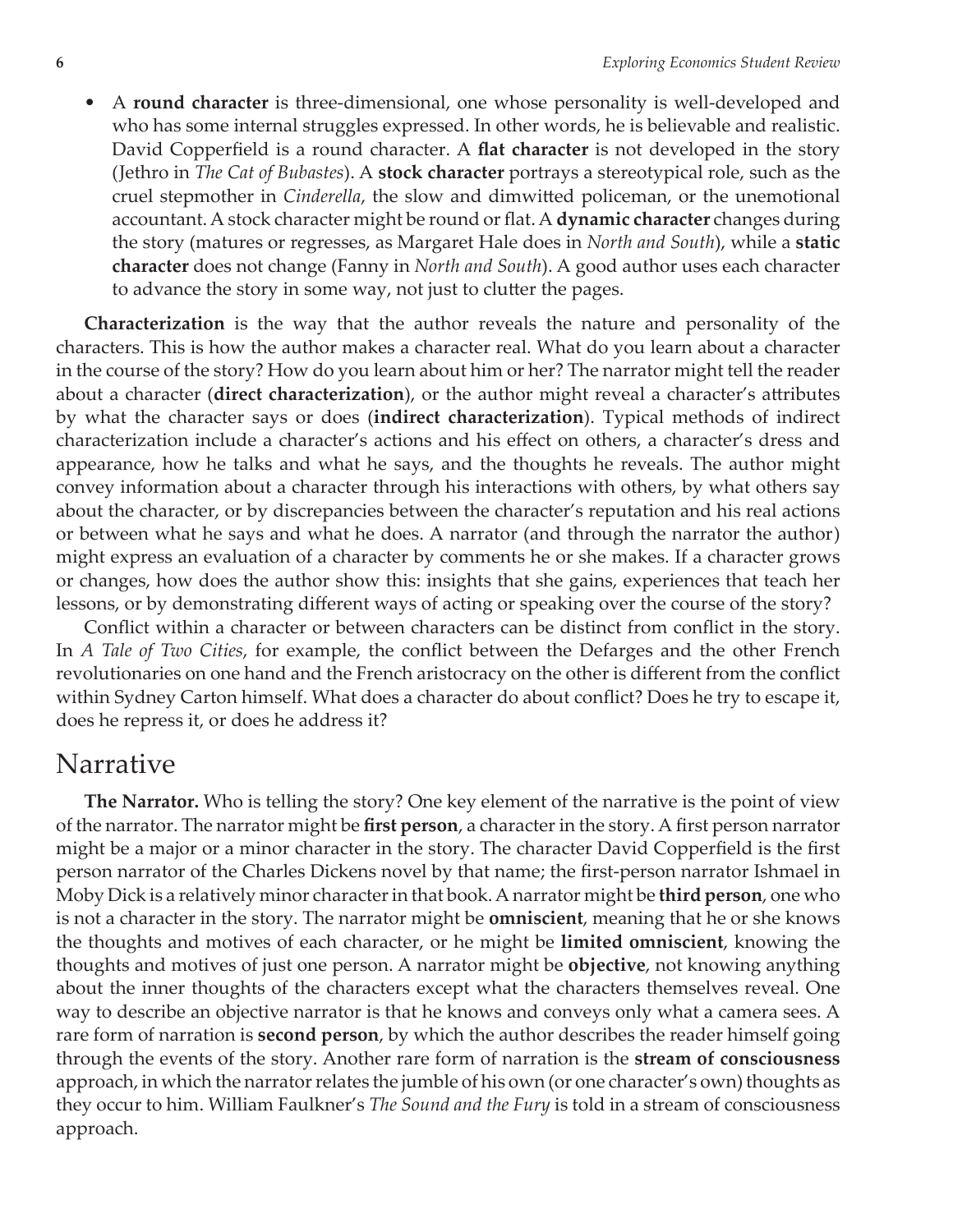An author chooses the narrative approach for a reason. In *Great Expectations*, the reader has much more sympathy for Pip, the main character and first person narrator, than he would if the story were told by a third person narrator, although Dickens used third person narrators in many of his works.

**Narrative Mood.** What is the **mood** or **tone** of the narration? Is the narrator light-hearted, angry, skeptical, condescending, or sad and defeated? The mood of the characters might be different from the tone the author conveys. The characters might be harsh and judgmental, but the narrator could be sympathetic to the victims of the harshness. Simon Legree is a harsh character in Uncle Tom's Cabin; but the author/narrator Harriet Beecher Stowe is sympathetic to Tom, the target of Simon's harshness. The author might have an agenda or cause he is trying to get across through the way the book is narrated. A rare approach is the unreliable narrator who is so prejudiced that the reader cannot trust what the narrator says and has to filter what the narrator says to determine the truth. It is possible for an author to have a tone or agenda that is different from the tone or agenda of the narrator. For instance, the author might want to condemn the lifestyle of the rich and famous. To do so he makes the narrator so fawning toward and accepting of the rich and famous that it turns the reader off. This is a subtle form of sarcasm as a tone.

**Narrative Style.** An author will use a particular **style**, such as formal or colloquial language, or take a logical or emotional approach to the story. Does the author use **dialog**, which is the recording of direct quotes of conversations between characters, to advance the story?

**Literary Techniques.** How does the author use words to tell his story? He has several tools at his disposal.

- **• Imagery** is using descriptive language to convey appearance or other attributes. It is painting pictures with words. Compare "We walked between two large rocks and came to a big field" to "The narrow passage between the towering cliffs opened into a meadow lush with wildflowers."
- **• Simile** is a comparison using like or as. "His encouragement was like a breath of fresh air to me."
- **• Metaphor** is a comparison in which one thing is said to be another. "You are a rock of stability to me."
- **• Symbolism** is the use of one thing to represent another. Literature often uses **archetypical symbols** to convey certain ideas: night often portrays mystery or evil; a mountain can represent an obstacle to overcome; winter and spring can represent death and rebirth.
- **• Allegory** is an extended comparison, in which every or almost every character or event represents something else. *Animal Farm* is an allegory of the Russian Revolution.
- **• Apostrophe** is addressing someone who is not present or something that is not human. "Caesar, thou are revenged" (from *Julius Caesar*, spoken after Caesar was dead).
- **• Synecdoche** (sih-NEK-doh-key) is using a part for the whole. "Ten thousand feet marched down the street to an endless beat of drums" (people marched, not just feet).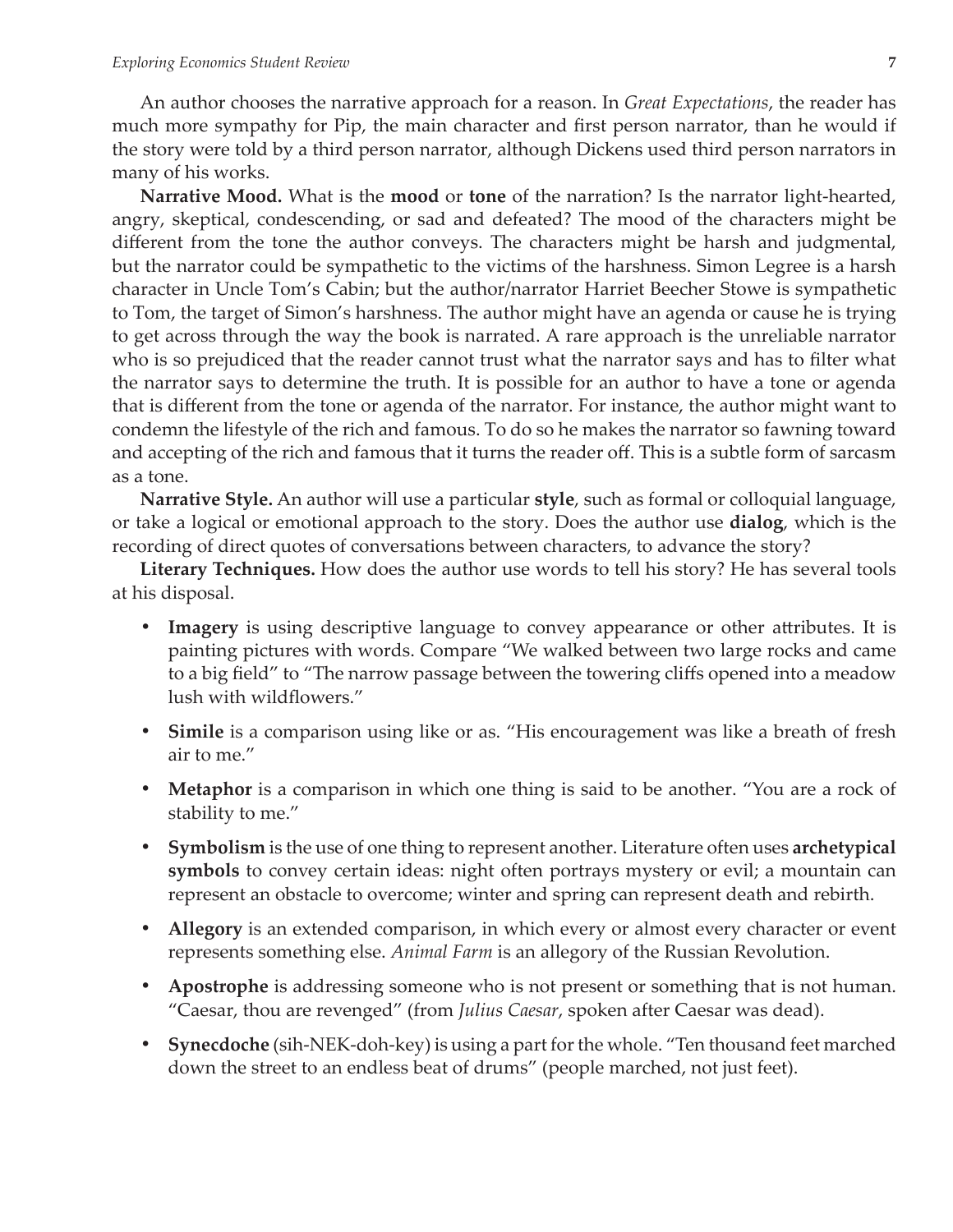- **• Metonymy** (meh-TONN-eh-mi) is substituting one term for another because of the close association between the two. "The White House announced a new economic stimulus package today" (meaning the president or an administration official did so, not the physical structure at 1600 Pennsylvania Avenue in Washington, D.C.).
- **• Hyperbole** is intentional overstatement. "I think of you a million times a day."
- **• Litotes** (LIH-tuh-teez) is intentional understatement. "His donation to the charity was not insignificant" (meaning it was significant).
- **Irony** is a contrast between appearance and reality. Irony can be situational (a man proposing marriage to a woman in a comical setting such as being stuck in a elevator, or characters trying to keep from laughing out loud in a quiet museum), verbal (one character doing something foolish and another character saying the opposite, such as, "That was an intelligent thing to do!"), or dramatic (the reader knows more than the character does, so the reader knows that it is ironic that the character is doing this because it is fruitless or dangerous).
- **Oxymoron** (ox-ee-MORE-on) is a contradiction in terms. "The silence was deafening."
- **• Paradox** is a phrase or statement that appears to be contradictory but in fact might convey a deep truth. "I know that I know nothing at all."
- **• Antithesis** is putting together two opposite ideas to achieve the effect of a contrast. "It was the best of times, it was the worst of times."
- **• Personification** is the giving of human traits to non-human things. "The trees waited eagerly for the rising of the sun."
- **• Alliteration** is the repetition of the same initial verbal sound. "Billy bounced a ball by the backyard barbecue." To be more specific: assonance is the repetition of the same vowel sound; consonance is the repetition of the same consonant sound. Alliteration gives rhythm to a statement or phrase that can increase its emotional impact. "And the raven, never flitting, still is sitting, still is sitting/On the pallid bust of Pallas just above my chamber door."

**Topic and Theme**. A book will usually have a topic and a theme. These are two different attributes even though they sound similar. A **topic** is a brief description of the book, such as, "The French Revolution," "How Lenin's Communist Russia operated," or "Life in a nineteenthcentury English factory town." A **theme** can usually be stated in one sentence and often expresses a universal idea that the story conveys. *Cry, the Beloved Country* is about redemption, making something good out of something bad. The theme of *North and South* is prejudice.

How does the author deal with the conflict and the theme? The author might convey his belief that the conflict is a result of the protagonist's outdated or irrational mindset; if the character would be more open-minded, he would not have this conflict. The theme might be the privilege of the wealthy, which the author approaches with sarcasm because he thinks the wealthy ought not to have such privilege.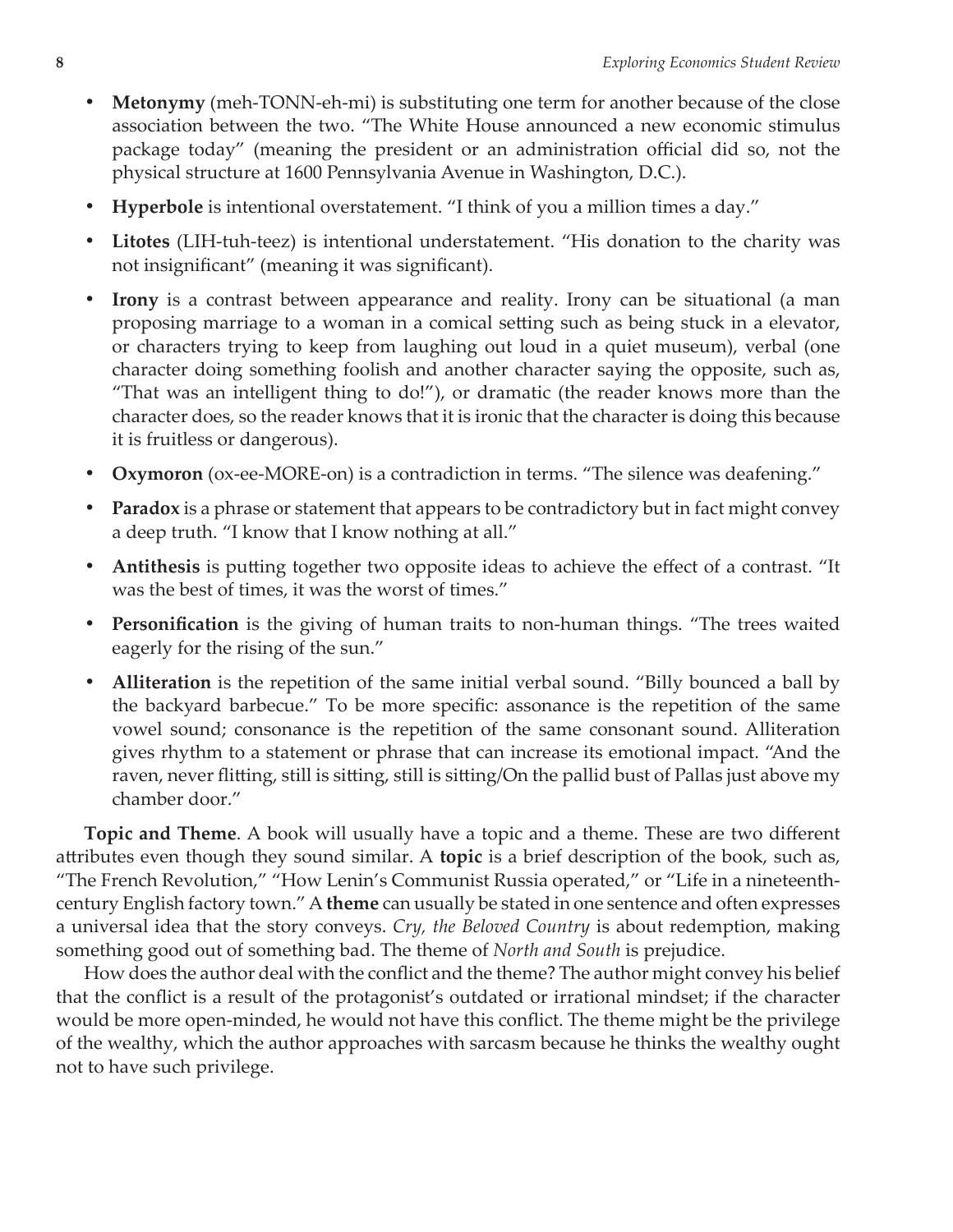### Your Response to the Story

As you read a work of literature, whether fiction, poetry, or non-fiction, interact with the text. Even more, interact with what the text is saying about life, or history, or whatever the topic is, and what the text says to you and about you. Are the plot and characters realistic and plausible? If they are unreal, does the author intend for them to be unreal and does this approach work? How are the characters products of their time and place and social setting and how do they transcend their setting? What is especially meaningful to you in terms of particular scenes, characters, dialog, or overall impact? How does the story make you feel, which is different from what you think about it? How does it make a difference for you?

Literary analysis is helpful when it clarifies how the author constructed the work. You can more deeply appreciate what he or she did and how the work conveys the intended message and mood. However, literary analysis can sometimes be emphasized to the point of making it seem more important than the work itself; and an analyst can come up with ideas about a work that the author never had in mind. Much of literary analysis is and should be subconscious on the part of the reader, the way we enjoy a good meal without over-analyzing all of the individual ingredients (although you should compliment the cook, and, if you are interested, ask how he or she prepared it). As you give thought to literary analysis, you can better appreciate the mental feast offered to you by what you read.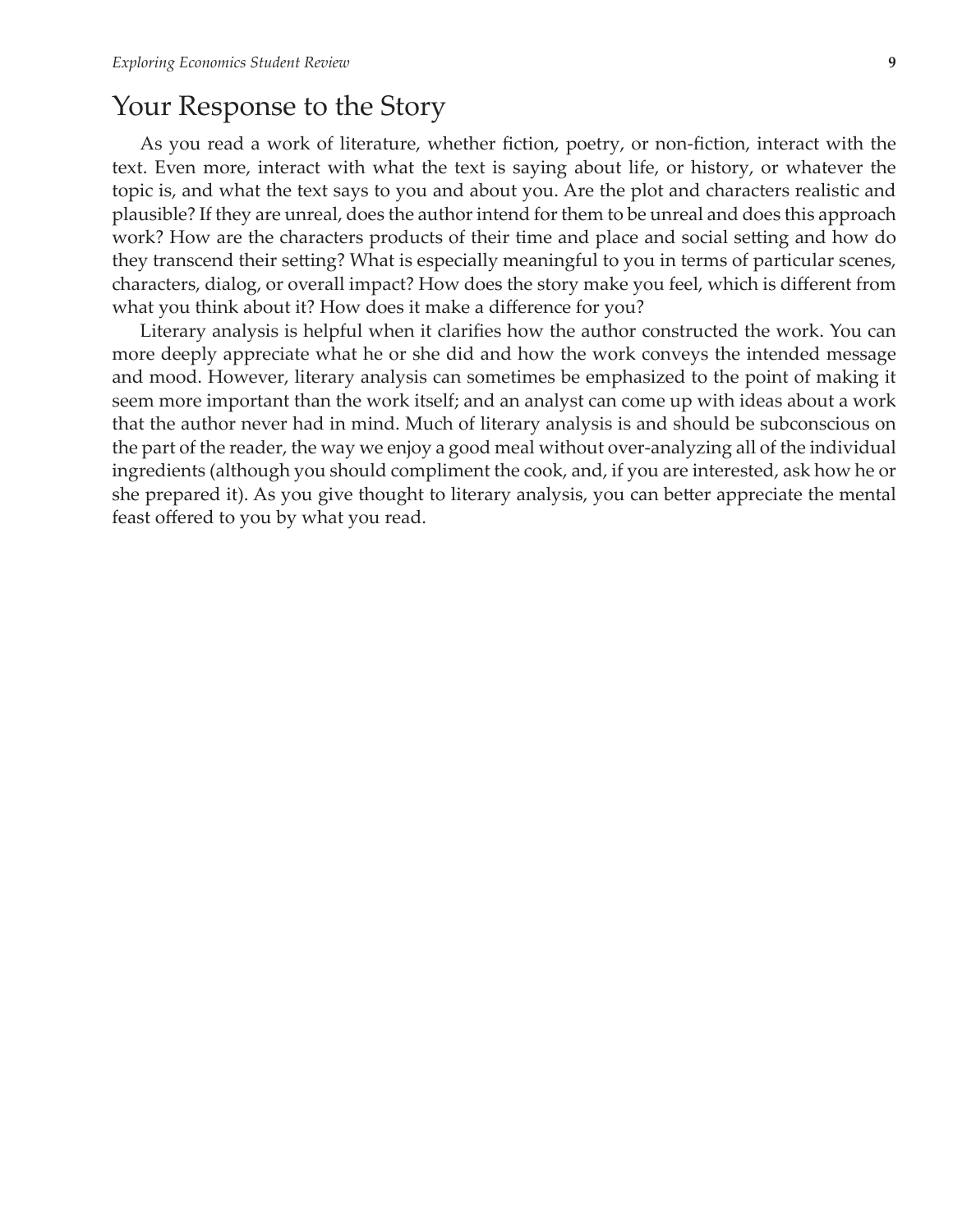# **What Do You Think About What He Thinks? A Primer for Analysis of Non-Fiction**

A non-fiction article, essay, or book has a different approach from a work of fiction. It will likely make an argument, teach, or convey information. Of course, a work of fiction might also be an attempt to make an argument, teach, or convey information; but non-fiction presents the information and the author's perspective in a straightforward manner. The non-fiction piece might be in the form of a story; but it is a story from real life, as in a biography.

Part of education is considering perspectives other than your own and developing your response to them. In a persuasive work, a writer has something to say that he hopes others will at least consider and perhaps agree with. Even the author of a biography writes for a purpose, not only to inform but perhaps also to convince readers about something regarding his subject: that he was instrumental in a war, or influential in Congress, or had some other significant impact.

By reading a work of non-fiction, you might be confirmed in what you believe about something or you might be convinced that you need to change your opinion. You might obtain more information that helps you have a more realistic perspective on an issue. You shouldn't fear this process. You don't want to cast aside basic truth and fall for every new idea you hear, but part of growing and maturing is gaining a more complete understanding of truth. No one has a grasp of all truth or the perfect application of that truth in every situation. Everyone can grow in some areas of life, whether that means learning more truth or learning the application of the truth you know to more situations. This process is part of growing in what the Bible calls discernment (see Hebrews 5:13-14).

A text can be any written material. We analyze every text that we read, whether it is an encyclopedia article, a book of political commentary, or an advertisement, even if only briefly and subconsciously. As with the analysis of fiction, we don't want to lose the joy of reading by over-analyzing, but it is good to do serious and conscious analysis for several reasons. Analysis will help you understand the meaning and purpose of a text; you might even discern a meaning beneath the surface. It can help you connect the text with its background, such as the time in which it was written or something about the author. You can profitably compare the text with other texts to see which are more consistent and believable. Analyzing a text can help you prove a thesis. A summary of a text is a report of its content, but an analysis of a text is an evaluation of its meaning and significance.

In analyzing a work of non-fiction, you want to ask questions of the text. You probably won't answer every question below about every text, but here are things to consider when analyzing non-fiction:

- What is the author's point or purpose?
- What is the argument he is making?
- What is the motivation for the piece? What problem does it address?
- What evidence or logic does he use to support his thesis?
- What is the context from which the author writes (time, place, point of view, background and experience)?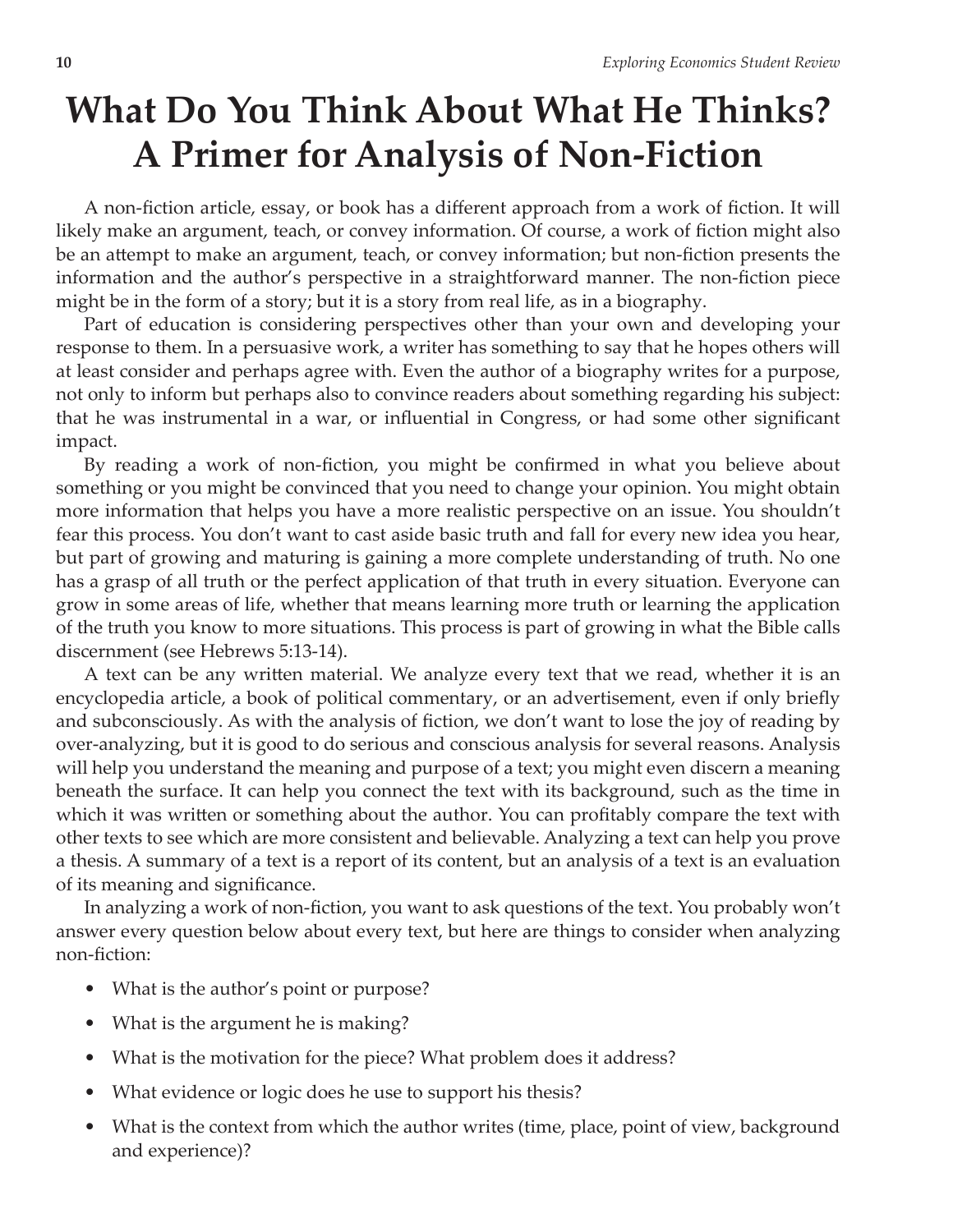- What assumptions does the author bring to writing this piece?
- What words or ideas are repeated? These will often be clues to the author's point.
- What word choices seem significant? Does the author use any figures of speech to make his argument more persuasive?
- What is the structure of the text? For instance, *The Art of War* is a series of pithy observations and bits of advice, *Here I Stand* is a scholarly biography, *Bridge to the Sun* is a memoir, and *The Abolition of Man* is based on a series of lectures. How does the author build his argument through the work? How does the structure help make the author's point?
- What are the key passages in the work, and why are they important?
- What is surprising, odd, or troubling in the text? (These parts are likely challenging your current understanding.)
- What contradictions and inconsistencies do you find in the text?
- What assumptions do *you* bring to the text?
- Is the text convincing to you? Why or why not? (It is entirely likely that you will agree with some things and disagree with others.)
- What questions do you have after reading it? What further study do you need to do?

When you write an analysis of a non-fiction work, gather your information, impressions, and answers to these questions, then write a coherent essay that responds to the piece. Depending on the length of your essay, you will probably want to summarize the author's purpose and argument, emphasize the central points as you see them, note where you think the author is correct and where he is mistaken, and where he is effective and where he could have expressed his ideas differently. Keep in mind the nature of your assignment, what the teacher expects from you, and what the reader of your analysis needs to understand about the work you are analyzing and about your response to it.

The author whose work you have read wants you to think. Show that you have thought. Expressing your thoughts on paper indicates how well you understand what he has said and, more importantly, how well you understand your own thoughts about the subject.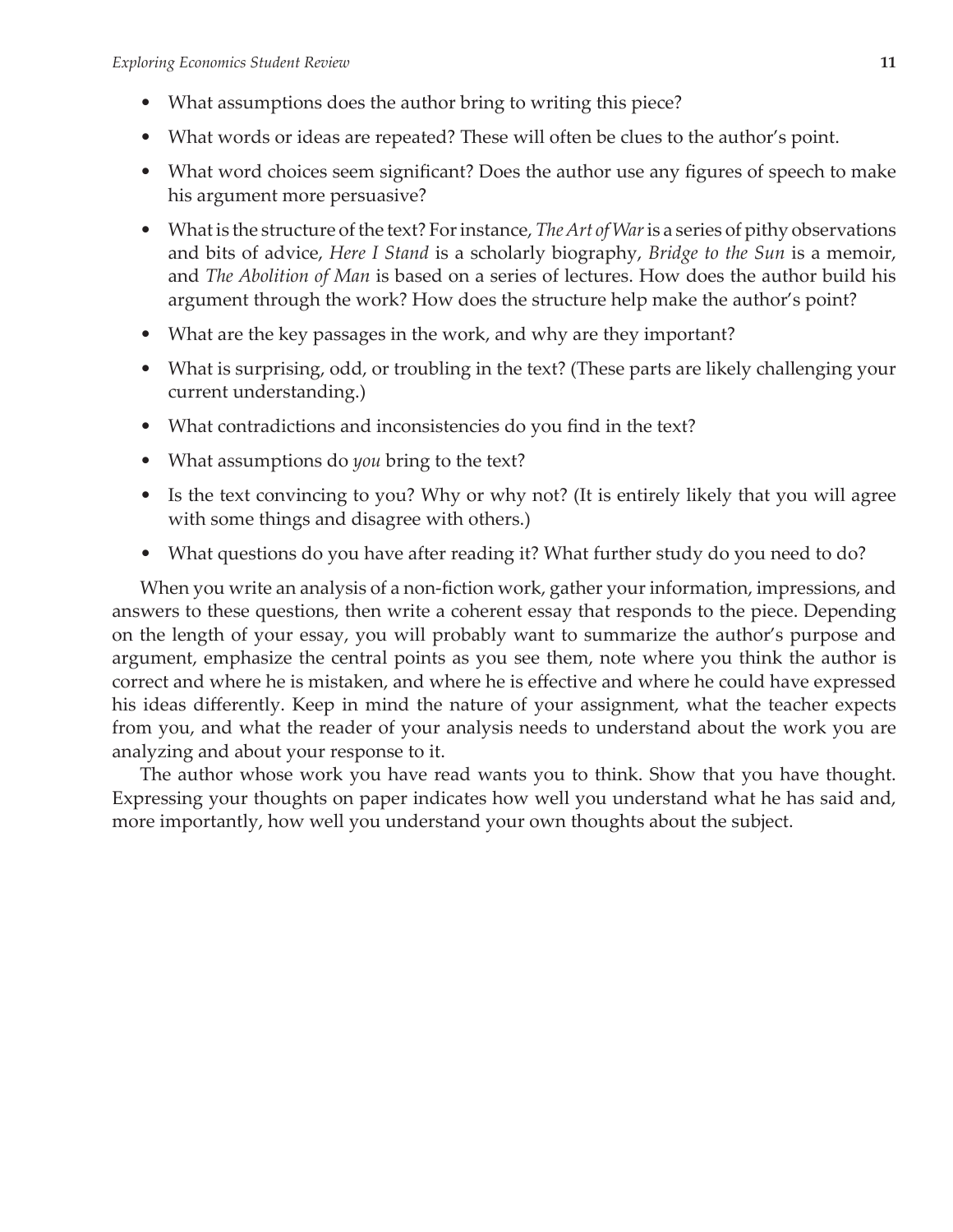## **Literary Analysis** *Silas Marner* **by George Eliot**

A closely-entangled religious order. A shattering betrayal. A rustic, sheltered village. A lonely weaver, nursing his pain and hoarding his earnings. A genteel family gone bad. A lost child. These are the basic elements of the simple, powerful story of *Silas Marner*.

The narrative needs only a few main characters to tell the story: Silas Marner, the weaver; Godfrey Cass, the spoiled gentleman; Nancy Cass, the wife he does not deserve; and Eppie, the sweet and gentle blessing. Supporting characters include Marner's friends in his earlier life, Dunstan Cass and other members of the Cass and Lammeter families, and the people of Raveloe.

Two central themes in *Silas Marner* subtly ask the reader to examine his or her own outlook. The first theme is faith: faith in God, in other people, in money and possessions, and in oneself. With a genuine faith, Silas Marner joins a rigid religious group. He has faith in the members of his fellowship, especially his friend William Dane. However, William and his church brethren completely shatter Silas' faith in them and in God. Silas does not risk trusting in other people for many years. The events of the story eventually lead Silas back to faith in God and to warm relationships with other people. Dolly Winthrop has a simple faith, and her kindness toward Silas helps lead him back to faith. Silas tells Eppie that the money he had lost had been "kept" for her, and that she had been "sent" to him, both statements reflecting a faith in God. Near the end of the book, Silas says, "I think I shall trusten till I die."

Trying to escape his difficulties, Godfrey Cass trusts in the money he was accustomed to having at his disposal and in "some throw of fortune's dice." His faith in wealth and luck prove unreliable. Godfrey also believed that he was not a scoundrel and that he had "no disposition to duplicity." Both were self-deceptions, demonstrating a misplaced trust in himself. For a long time Godfrey does not trust Nancy's love enough to tell her the truth about himself. In Godfrey's conversation with Silas and Eppie, Godfrey reveals his faith that his money and social status would bring him what he wants, but this trust fails to deliver as he expected it would.

During the years in which Silas buried his faith in God and in other people, he trusts only in his money. That faith proves unstable when his money disappears mysteriously all at once.

A religious faith, but not in God, has a strong influence in the village of Raveloe. Many people believe in superstitions and believe that a weaver has to have help from the Evil One. Silas is thought to possess special powers.

The novel presents the question to the reader: in what do you put your faith? All too often, a person who professes faith in Jesus Christ also "knocks on wood" and assumes the reality of "luck." Deep down, many trust that money, intelligence, the political system, good works, hard work, or family connections will bring what they want. When it comes down to it, where is your trust?

A second theme, money, is almost a character itself in the book. Most vivid is the money that Silas carefully hoards and practically worships. Though he seeks happiness and security in his wealth, in truth it makes him lonely and miserable. The shattering of Silas' early connections stem from William Dane stealing and lying in pursuit of money. When we first meet Godfrey Cass, he is entangled in a grave situation which has left him desperate for money. The wealthy in Raveloe lives in "careless abundance," and the wealth to which the Cass family is accustomed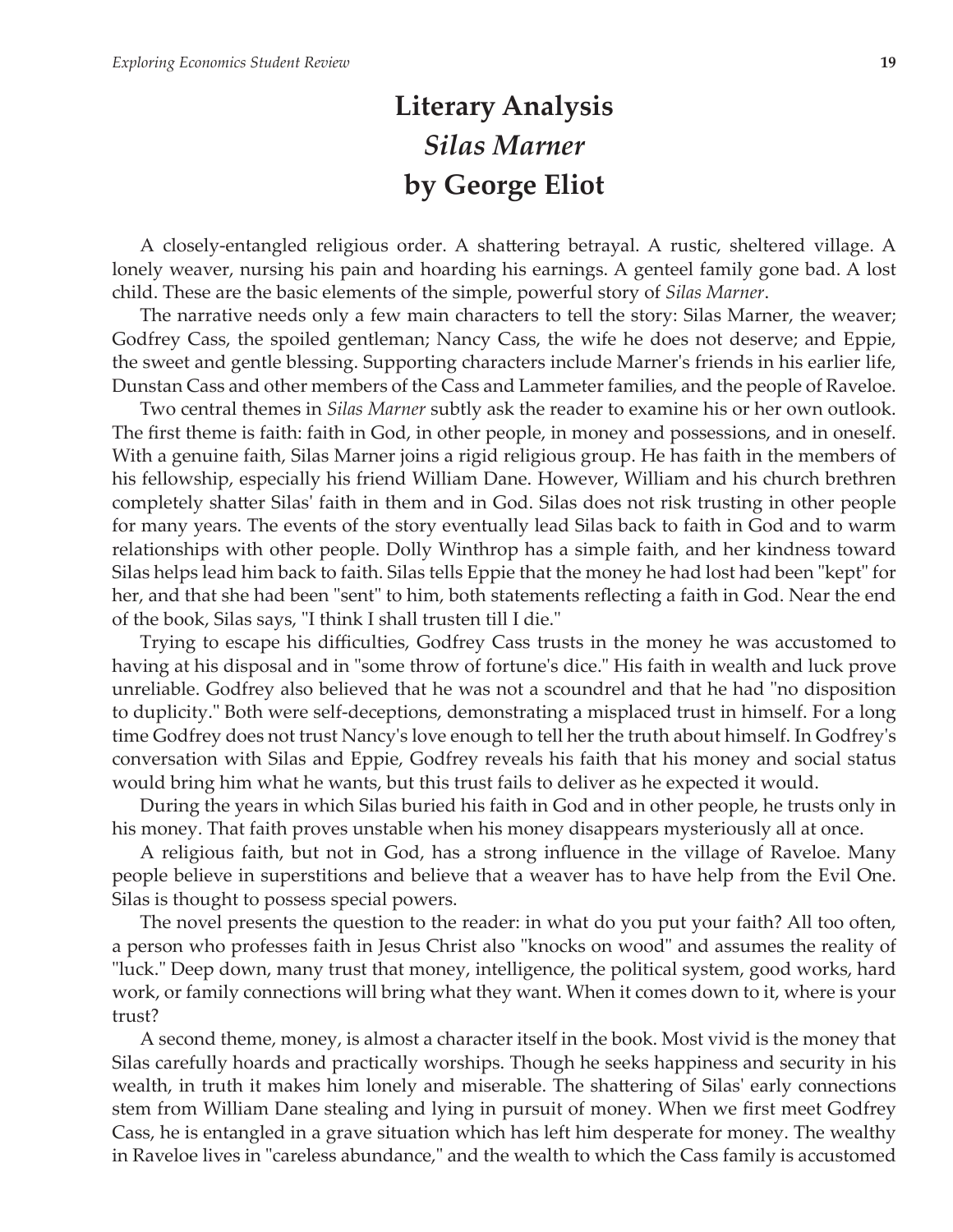becomes a burden through the weakness of their character. Godfrey and Nancy find that money cannot buy them a daughter. The story reminds us of what money can and cannot do. Money is a medium of exchange, but all too easily it can become our god. Money can be used to wield influence, but when worshiped and depended upon, it will bitterly disappoint. Thus, the story asks the reader: what is truly valuable? How do you measure worth?

Because economics is part of the fabric of real life, Silas Marner perfectly illustrates real-life examples of concepts you have (or will) encounter in your study of this course. The book makes reference to the Napoleonic Wars and how they affected prices, including the climbing price of land. Squire Cass fears that the end of the war will cause prices to fall and he will not be able to collect money from those who owe it to him. Silas' work as a weaver illustrates supply and demand (he supplies fabric to meet the demand for it) and the value of skill and productivity. In Chapter 17 Godfrey and Mr. Lammeter discuss "the increasing poor-rate and the calamitous times."

Moving from economics to related topics, the book highlights the contrast between those who are rich and poor financially, and those who are rich and poor in character and love. As the characters intermingle, each is permanently altered, and each makes an impact, for good or for ill. Silas Marner leaves a lasting impression on the mind of the reader as to what is even more precious than gold.

#### **Questions on** *Silas Marner*

- 1. In two or three paragraphs, examine how the author develops the character of Silas Marner through the story. How does Marner change, and what are the causes?
- 2. Refer to Freytag's Pyramid shown on page 4. Write down what you think is the element, event, or section of *Silas Marner* that correlates with each element of the pyramid: *exposition; narrative hook; inciting incident; rising action; climax; falling action; resolution; denouement.*
- 3. Write two or three paragraphs about the mood or tone of *Silas Marner*. Why do you think the author employs this mood? How does it help make the story effective? Are there any exceptions to the general mood in the narrative?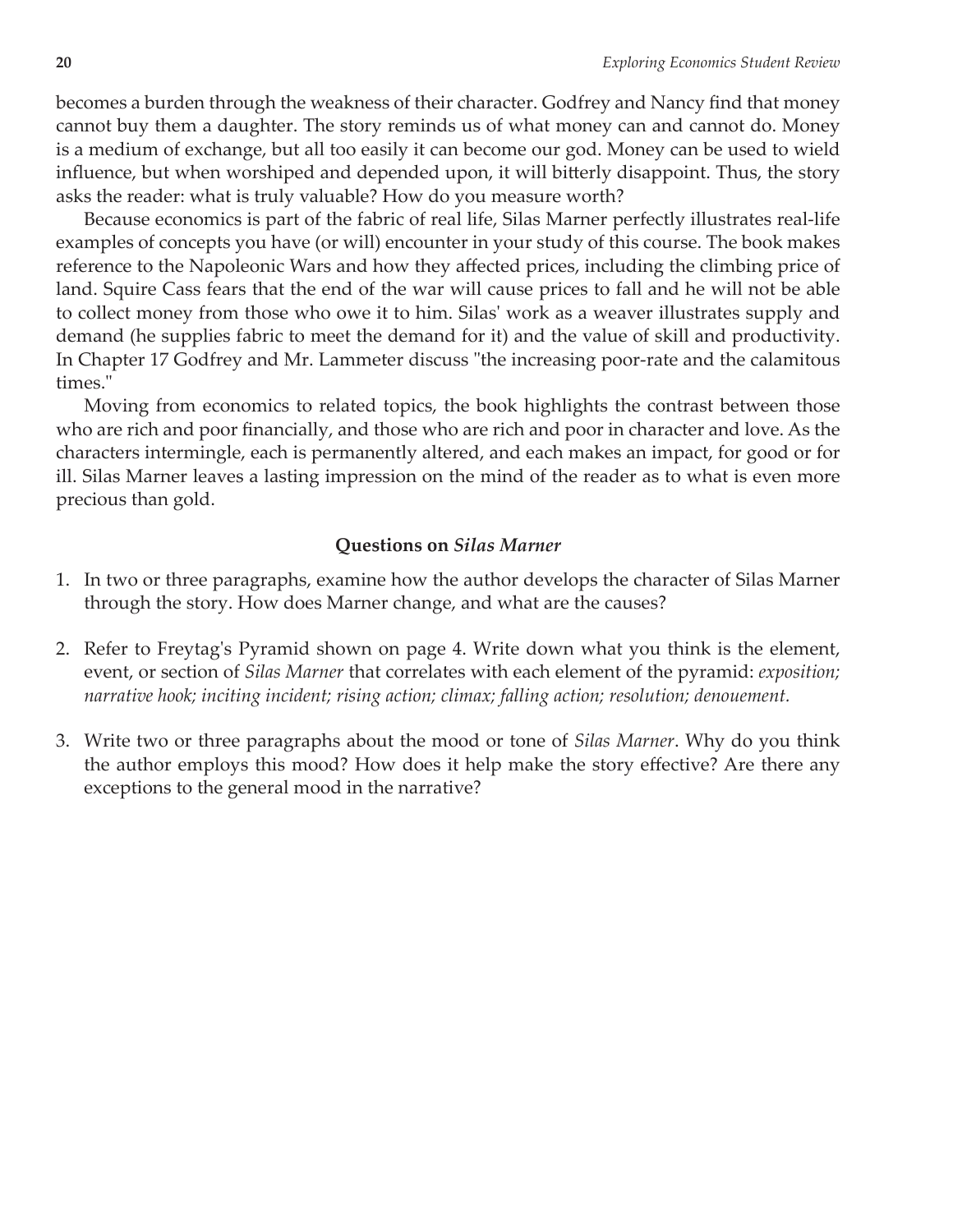## **Literary Analysis** *The Rise of Silas Lapham* **by William Dean Howells**

*The Rise of Silas Lapham* chronicles the rise and fall of an American businessman. Beginning with the title, the author employs irony: What was the rise of Silas Lapham? Was he at his best when climbing the ladder of success or when showing new heights of integrity?

To open the book, author William Dean Howells uses a journalist's interview to introduce the background and character of the protagonist (Howells was a journalist himself). We learn about Silas as he tells his own life story. The interviewer comments, "You're just one million times more interesting to the public than if you hadn't a dollar." This is true, but why? What fascinates us about those who are rich? Is it because we want what they have? Do we wonder how they became rich? Do we hope to find a flaw that will show that they aren't so great after all? The interview was part of a series entitled "Solid Men of Boston." We want to find out if Lapham is solid. Is he?

As with many works of fiction, the exposition (at the opening of the novel) has a slow start. The story gains traction and we find ourselves caring about what happens to Silas Lapham and his family. The novel employs an archetype "rags-to-riches" (and back again) plot.

Silas Lapham had a humble but respectable background in a farming family of Vermont. His father discovered a paint-mine on his farm but was never able to make it profit financially. A paint-mine refers to a deposit of minerals used in the manufacture of paint. Many years later, Silas Lapham developed this resource into a successful business, helped by his intelligent, devoted wife. Lapham became wealthy and moved his family to Boston. They had lived in a comfortable but unfashionable neighborhood for ten years when he decided to build a new house in an upscale part of the city. Mrs. Lapham wanted her daughters to be accepted in Boston society. The son of one of the most respected families in Boston, Tom Corey, befriends the Lapham family. Looking for a career, Tom Corey asks to work in Lapham's company. Tom's parents invite the Laphams to a high-society dinner party, a desired but also dreaded event for the family. It appears that Silas Lapham has reached the peak of his rise.

At this peak, with a new house to display his wealth near completion and the family's connections to society just beginning, things quickly begin to unravel for Lapham. The Corey's dinner party is a painful scene, full of tension palpable even to the reader. Lapham, nervous and clueless about how to behave, drinks too much and humiliates himself. Tom Corey's declaration of love for the elder Lapham daughter (rather than the younger, as everyone thought) rocks the family and tests their relationships. Milton Rogers, Lapham's ousted business partner and the novel's antagonist, appears again in their lives. Lapham, trying to assuage his conscience, tries to help him, only succeeding in draining his own money and energy. Lapham's paint business begins to suffer during an economic downturn. Lapham's customers can't pay what they owe him. A West Virginia company develops a better paint with lower production costs. The demand for Lapham's paint dwindles. He cannot pay his debts. The dismantling of his lofty position continues when Lapham accidentally sets his own nearly-completed house on fire.

Though Rogers plagues him to cooperate, Lapham uprightly rejects a shady deal that might have pulled him out of his troubles. Financially, he was ruined. He sells his floundering business to the West Virginia paint company. Lapham moves his family back to the farm. They are still reeling from the aftermath of the love triangle between Tom Corey and the two Lapham daughters. Silas continues to produce the premium paint that he had named for his wife.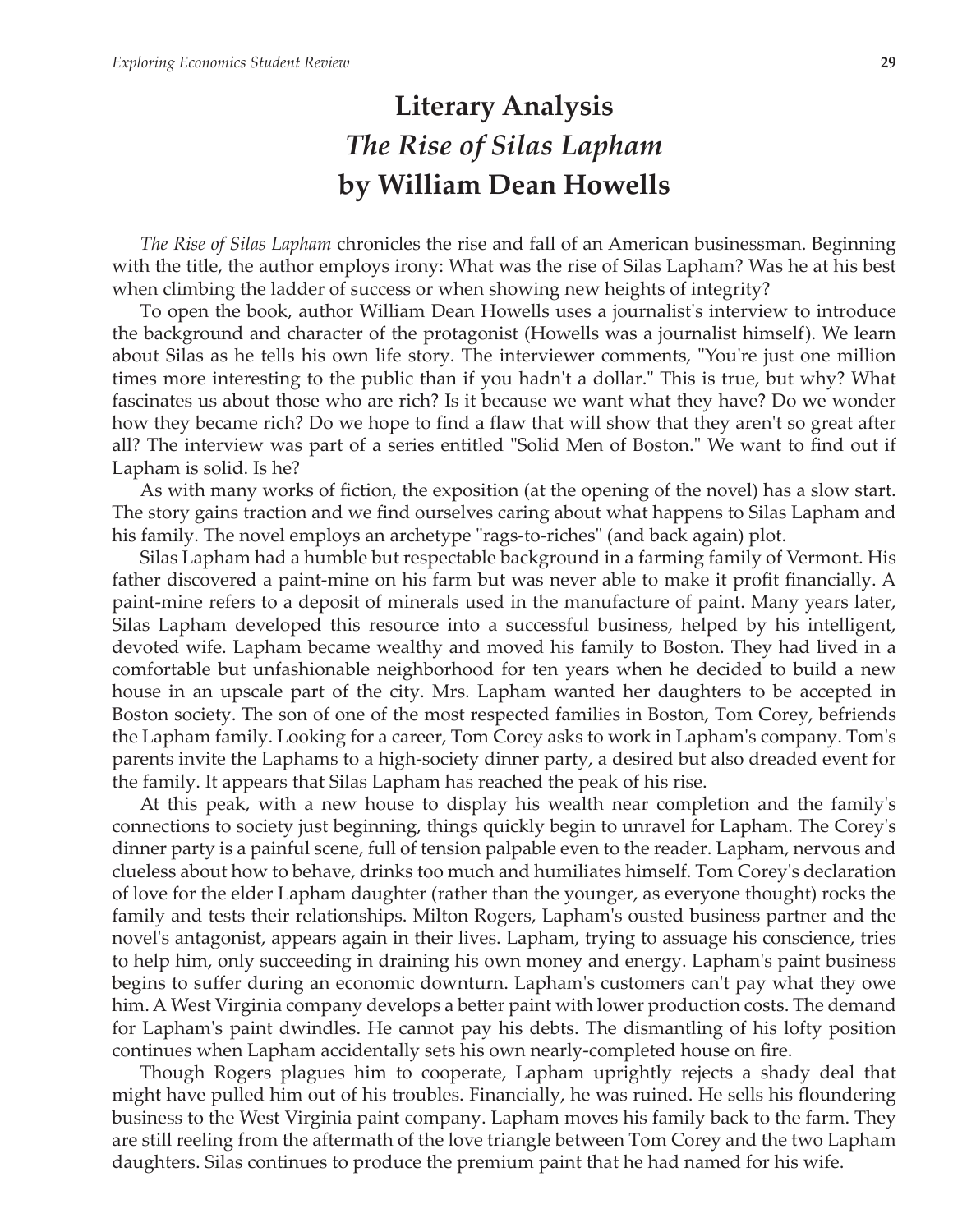Silas has lost almost everything materially, has no standing socially, and puts aside (at least most of) the bluster and bravado about himself. The sequence of events ends in a complete humiliation for this man who thought he had achieved success. In a memorable paradox, the loyalty and strength of character he shows during and after his downfall are the real rise of Silas Lapham.

The novel's characterization is finely and interestingly drawn. The story's main characters are round (three-dimensional, developed, believable.) They have flaws. They change. The reader can relate to them. Most of the plot development is carried in the dialog between characters. Characters Silas Lapham and Bromfield Corey (Tom's father) provide an intriguing contrast. Bromfield Corey is a talented artist, trained in Europe. However, he does not practice painting. In fact, he does not do much of anything but philosophize about money, society, and life. His well-respected family lives off inherited money. In contrast, Silas Lapham works for his living and has built a successful business selling, ironically, paint. The Coreys have a prominent position among Boston's elite, but their finances are strained. The Laphams are simple people at heart and socially backward, yet have financial abundance. Bromfield Corey has a confidence and self-possession that Silas Lapham lacks. Silas, on the other hand, makes full use of his time and talents.

The well-rounded, realistic portrayal of the Lapham's marriage relationship is unusual in nineteenth-century literature. It is one of the strengths of the story. Silas and his wife clearly share a strong love and devotion, yet they have real conflict. One sharp disagreement that impacts the events in the book is over Silas' duty to help Milton Rogers. Silas' clandestine charity toward Zerilla and her mother puts distance between husband and wife. Straining to appear what they were not certainly taxed their relationship. They were obviously happier and more at home with each other while living a simpler life.

What did you learn, getting to know the Lapham family and their history? Are there any take-away principles that apply as much now as they did then? Perhaps you have never read a book on the topic of nineteenth-century business, society, prestige (and the lack thereof). The Laphams and their acquaintances wear different clothes, have different interior decorating styles, and travel in horse-drawn vehicles, but do they not succeed, blunder, gain, and lose exactly the same way we do today? The same things that were important then are important now. May we seek to rise in integrity rather than status.

#### **Questions on** *The Rise of Silas Lapham*

- 1. What do you think is the theme of *The Rise of Silas Lapham*? (Theme refers to the universal idea that the story conveys.) Write a paragraph explaining your reasons, referring to specific elements of the novel.
- 2. A feeling of pity by one character for another is a thread running through the novel. Identify three instances of this, and explain what happens as a result.
- 3. Write a letter of advice to one of the characters in the story as they face a crucial decision or situation. Write at least two or three paragraphs.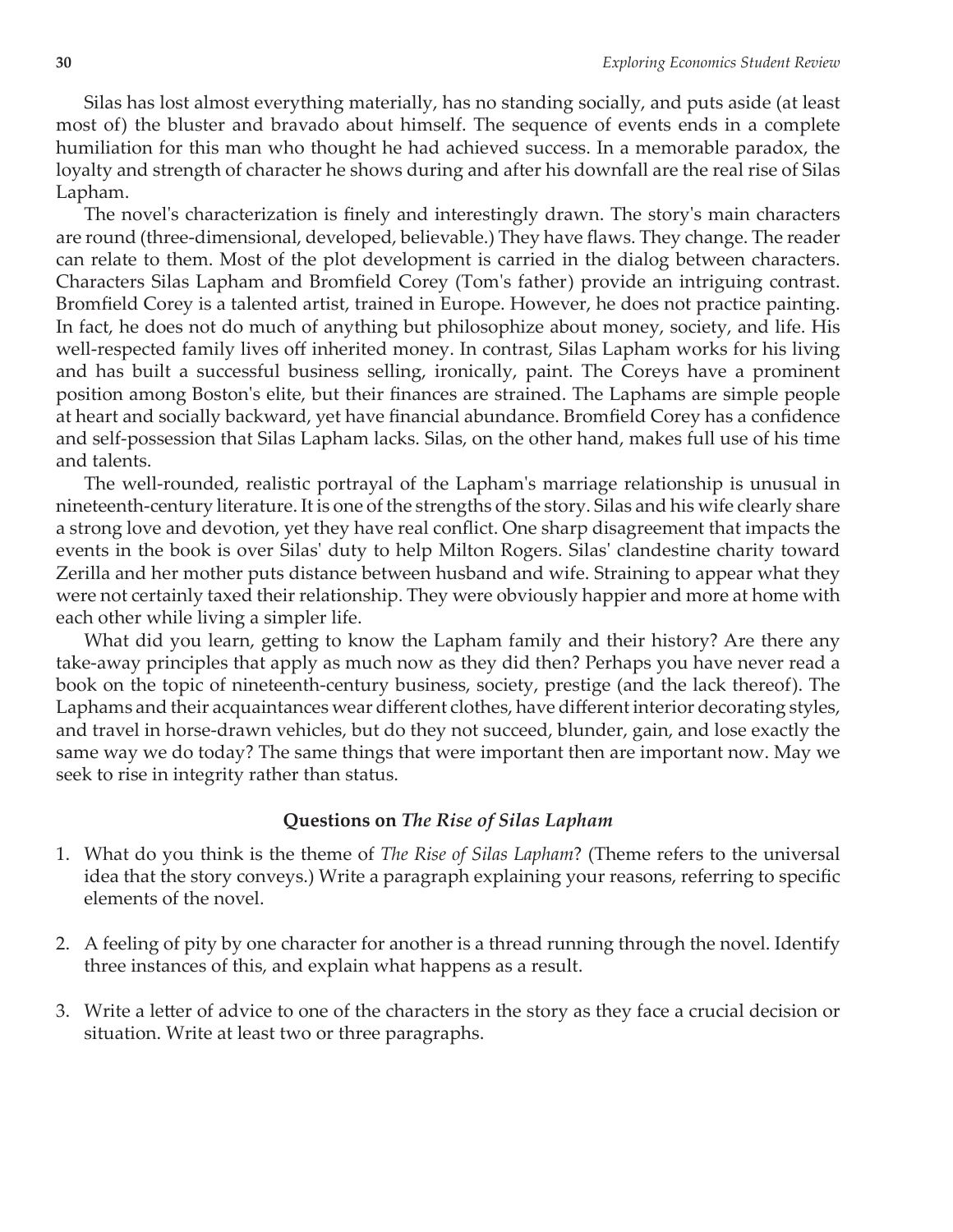## **Literary Analysis** *The Travels of a T-Shirt in the Global Economy* **by Pietra Rivoli**

Reality is more complicated than theory.

In 1999 Georgetown University Business School professor Pietra Rivoli passed by a student demonstration condemning large corporations and the way countries conducted global trade. She heard a young speaker ask, "Who made your T-shirt?" The speaker then asked if it came from a young, abused worker in Vietnam or a sweatshop in India. Rivoli decided to investigate the production, distribution, and consumption of T-shirts. Her findings show the complexity of the issues involved. She reveals that reality and solutions to problems are much more complicated than we would like to think.

Rivoli also shows the benefits of trade and the virtue of markets. The student protestor asked a sincere and well-intentioned question, but did not have the full picture of all that goes into the making of a T-shirt in our messy, unjust, striving, creative, energetic world. Pietra Rivoli presents that full picture. The reader will never look at the tag on a T-shirt in the same way.

Rivoli conducted research on the level expected for academic publications. Because she is an academic and wrote the book in an academic setting, it has more detail, more footnotes, and more background to support conclusions than most non-fiction works. The exhaustive detail can get tiresome at some points. One weak spot in her style is overusing particular phrases, such as the "virtuous circle" (referring to farmers, researchers, and government policy-makers working together) and the "race to the bottom" (referring to industry racing to lower production costs). Repeating the same phrase too many times can be annoying to the reader. However, her style for the most part is easy to read. She also has the ability to identify and focus on what really matters in a topic or question, especially what matters for the people involved.

*The Travels of a T-Shirt in the Global Economy* addresses aspects of everyday life for people all around the world, yet most of us know surprisingly little about these realities.

Were you surprised to learn that 95% of garments that Americans purchased in a recent year were produced in other countries?

Were you astonished to learn that technological changes cost more American jobs than companies moving production to other countries?

Were you shocked that some Chinese companies sew in labels that say "Made in Vietnam?"

Were you amazed to learn that several presidents and members of Congress have worked out deals to protect the dwindling U.S. textile industry, that subsidies make agriculture a far cry from a beacon of free trade, and that politicians' espousal of free trade actually hides numerous hushed-up treaties and deals?

Essential for the reader's understanding of current dynamics, Rivoli carefully traces the relevant history: the transition from wool to cotton as the textile fiber of choice; the development of cotton farming; textile production as it shifts from country to country; the growth of special deals by the U.S. government for textile industries; and the more-recent development of the second-hand clothing market in Africa.

Rivoli helps the reader better understand the local and world economy, including the impact of cotton harvesting machines on the farm labor market; the comparative advantage certain countries have in producing particular goods; globalization; the impact of immigration laws;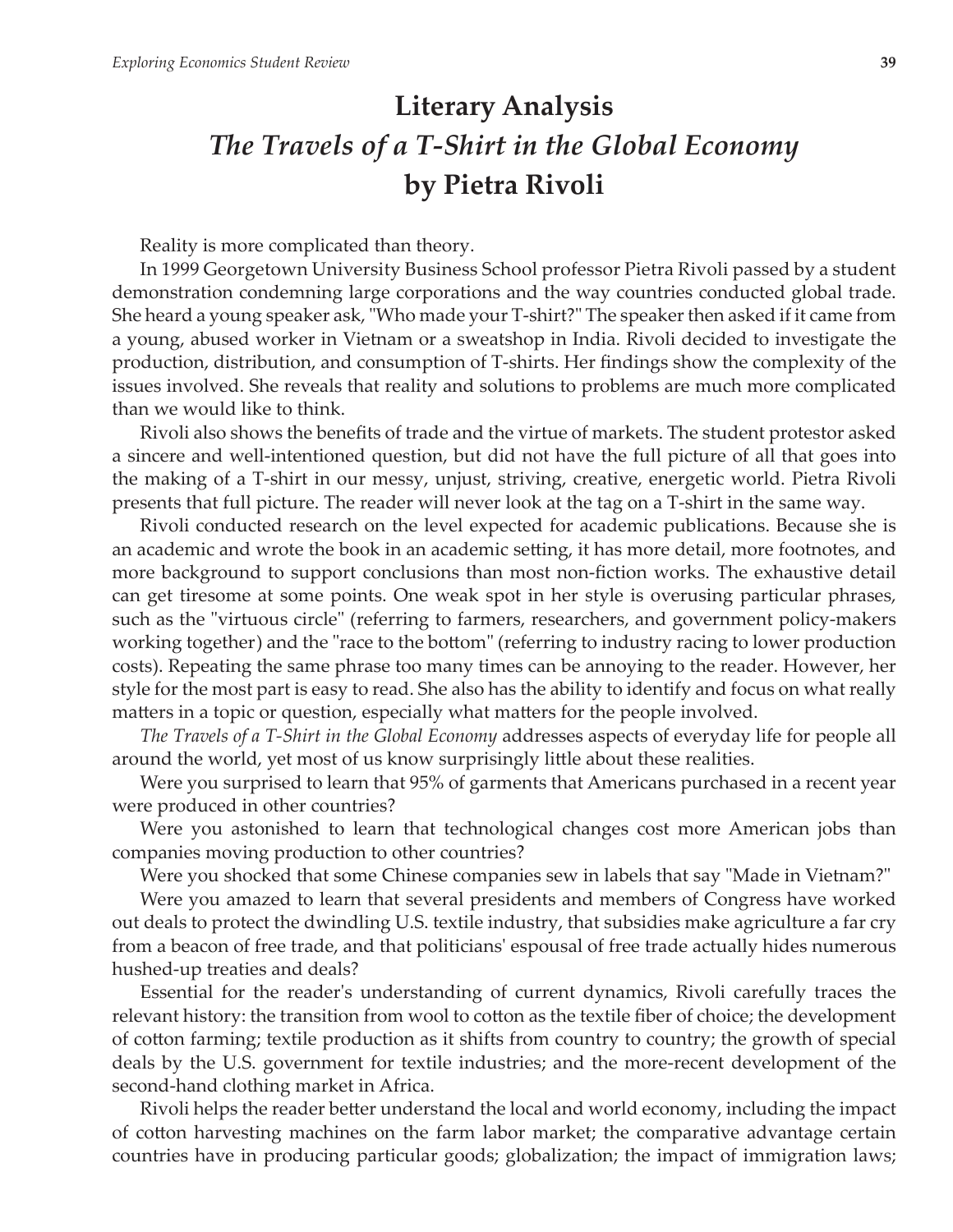tariffs in international trade; the impact of farm chemicals on agricultural production but also on the environment; the movement of production; labor costs; the idea of creative destruction, which means that the creative development of new goods and services leads to new employment opportunities but also leads to the destruction of former industries and the disappearance of jobs in those industries.

The author concludes that we need both corporations and protesters. The corporations provide jobs and help people escape poverty and move toward a higher standard of living. On the other hand, protesters and those who question corporate practices help to protect human rights and the environment when corporations tend to focus on the bottom line of profits. Another important conclusion the author stresses is the importance of freedom, both political and economic. She says that "it is a state-engineered [economic] system that limits the ability of these workers to participate in the market as full citizens" (page 109). Individuals, no matter where they live, are better off with free--or at least freer--markets than with a government-run economy.

*The Travels of a T-shirt in the Global Economy* reminds us once again how much economics matters in everyday life. When you purchase a T-shirt (and later dispose of it), you are a player in a complicated economic system. Our choices in that system matter, but discerning the right and wrong of those choices is a complicated process.

#### **Questions on** *The Travels of a T-Shirt in the Global Economy*

- 1. From what perspective does the author write? What is her place in history, in geography, her background, her point of view and experience? How does her perspective influence the way she assesses and responds to her topic? Write one paragraph which includes your answers to all of these questions.
- 2. What do you feel are the key passages in the book? Think about the main conclusions and what supports them. What do these passages convey? What difference should these conclusions make in the thoughts and actions of the reader? Write three paragraphs.
- 3. What other industry needs a treatment like *The Travels of a T-shirt in the Global Economy*? Why do you think so? What would you like to know about the truth of the industry? How do you think society would benefit? Write two or three paragraphs.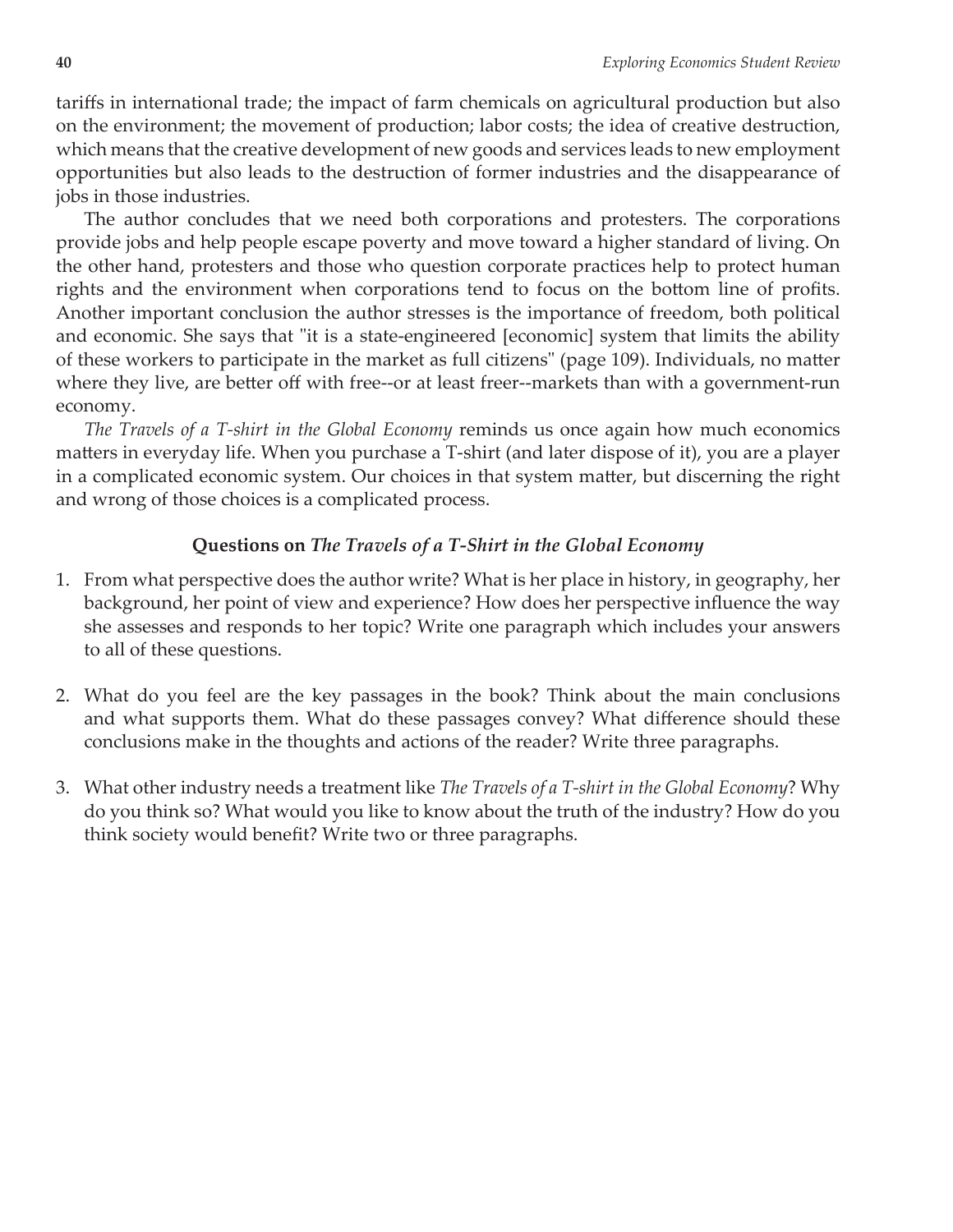## **Literary Analysis** *Mover of Men and Mountains* **by R.G. LeTourneau**

"Christianity with its sleeves rolled up." This phrase describes the life, faith, and work of industrialist R. G. LeTourneau. The memoir of this inventor and innovator is a testimony to the power and love of God and how one person with Christian faith operating a "secular" business can accomplish great things.

LeTourneau writes with a humble, honest voice. He is awed and thankful for what God did in and through him. He is vulnerable about his own weakness. For example, he describes how he and his father had a poor relationship when he was growing up. When they both repented of their poor attitudes, their relationship got much better. This is a lesson many children and parents can take to heart. Several times in the story, he admits to shifting his reliance on God to relying on himself and striving to get back on track.

LeTourneau is a real-life example of the same archetype "rags-to-riches" employed in *The Rise of Silas Lapham*. Though LeTourneau did not quite begin life in rags, he certainly achieved wealth and influence he could not have imagined while working for his brother, pulling stumps and chopping firewood. His career had many setbacks, but LeTourneau refused to let them defeat him. Clearly, his Christian faith defined his life. He gave credit to God for every good thing that happened to him. His business enjoyed considerable growth even during the Great Depression. He and his wife decided to give 90% of their income to the Lord's work and keep 10%, instead of the usual other way around. LeTourneau understood that the point of life is not to accumulate wealth, but the work that he performed to honor God did bring him wealth. That is why he gave so much of it away.

In his informal story-telling style, LeTourneau discusses many theological themes. Sincere Christians have different viewpoints on the way God works in our lives, so it's okay to disagree with him on some points. One continuing thread in the book is LeTourneau's belief that God rewards faithfulness with prosperity and other blessings. He also felt that he was sometimes punished after straying. This is a complex topic.

Many examples in Scripture show that God certainly does bless His faithful people. However, the idea that if you are obedient God will reward you materially does not square with Scripture or with life. God also "causes His sun to rise on the evil and the good, and sends rain on the righteous and the unrighteous" (Matthew 5:45). There are many wealthy people outside the family of God. Among the faithful, God calls different people to different circumstances. Any Christian businessperson who enjoys success should thank God, from whom all blessings flow.

Still, for many Christians throughout history and today, being faithful to God has led to poverty, jail or the execution block. God rewards those who seek Him (Hebrews 11:6), but the rewards are not always wealth. LeTourneau indicates that he saw the loss of his infant son as a punishment from the Lord for his lack of obedience. There are some Biblical examples of such consequences (see 2 Samuel 12:13-14), but a loss is not always a punishment, though people are often quick to make that judgment.

In John 9:2, Jesus' disciples asked him about a man who was blind from birth, "Rabbi, who sinned, this man or his parents, that he would be born blind?" Jesus told them, "It was neither that this man sinned, nor his parents; but it was so that the works of God might be displayed in him." Jesus went on to heal the man. God is in control and has His purposes for what happens, but we cannot always presume to know what His purposes are. However God weaves the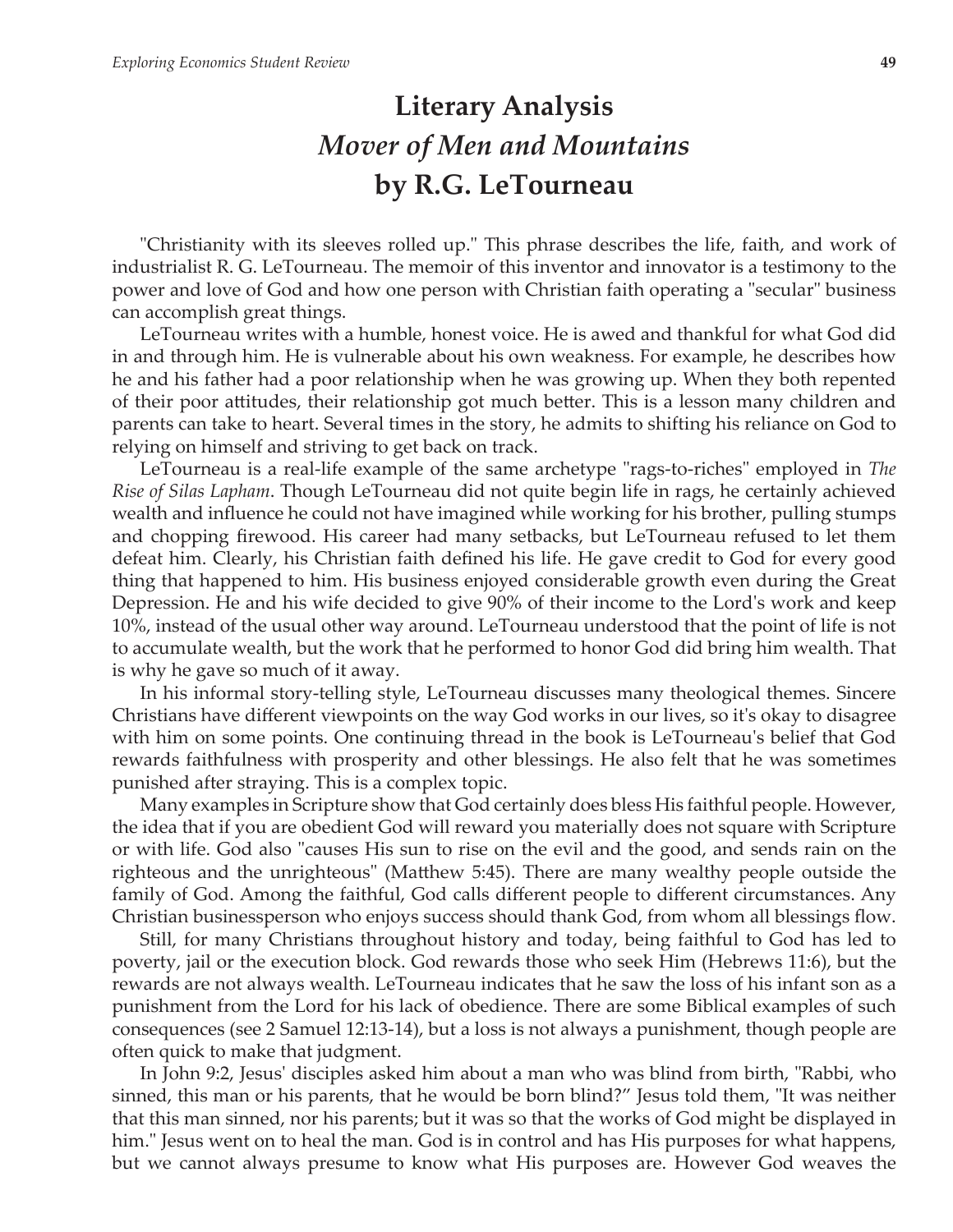tapestry of our lives, we are called to glorify and trust him.

In this life story of a successful businessman, we find many examples of how economics works:

Productivity: LeTourneau realized that larger machines can get more done. "Man is worth what man produces, and when machines increase his production he is worth more." He means this in an economic sense, of course, and not in terms of a person's worth before God.

Supply and demand: LeTourneau sensed a growing demand for large earth-moving equipment, so he supplied what was needed to do the work more efficiently. The availability of this equipment in turn increased the demand for it.

Role of construction: We see the importance of construction in the overall economy. Earthmoving work provides jobs in that industry and also in building roads and bridges. Large-scale construction in turn creates and expands other industries.

The "one percent": LeTourneau was among the group that many people negatively refer to as "the wealthy." The assumption that those who are wealthy must have done something wrong is unfair. Rather than hurting the poor, LeTourneau funded job training and gave generously to many charities. He created hundreds of jobs in his own and related industries.

Specialization: The book tells you more about earth-moving equipment and work in a foundry than you probably ever wanted to know--unless you have an interest in those fields or in engineering. That is the nature of specialization. People who specialize in a particular field become experts. They know extensive detail and think about the subject more deeply than other people. This benefits the rest of society: we depend on the skills and knowledge of others without fully realizing it. Even if we don't find big machines and mountain-moving as fascinating as LeTourneau did, we can respect and find inspiration in his passion for his work.

Government regulations: LeTourneau and those he worked with had many close calls in the foundry and on construction jobs. This leads to the topic of safety regulations, which have increased manifold since his day. These regulations have a personal and economic impact, as do accidents. There are many different opinions on what is appropriate. Are stringent safeguards necessary, or is the government trying to "protect us from ourselves"?

The impact of war: War has profound economic consequences. The aftermath is complex, increasing the wealth of some and destroying the livelihoods of many. The contribution of engineers and manufacturers like LeTourneau is a story we don't usually hear about in war history. They played an essential role in the Allies' victory in World War II.

The life of R.G. LeTourneau shows the impact that one person can have on far-flung corners of the planet. LeTourneau put his mind and energies to what could be done, not what couldn't be done. The attitude, "there are no big jobs, only small machines," inspired him to break new ground (no pun intended)! LeTourneau believed, "When the Lord has a job for you to do, He'll give you the strength and the ability to do it."

LeTourneau's story is a reminder that economics is really about individuals. It also reminds us that honest work done well honors God. This is how each of us should view his or her life and service, whatever that service might be. We also each have a place in God's economy, and have an obligation, like LeTourneau, to "walk in a manner worthy of the Lord, to please Him in all respects, bearing fruit in every good work and increasing in the knowledge of God." (Colossians 1:10)